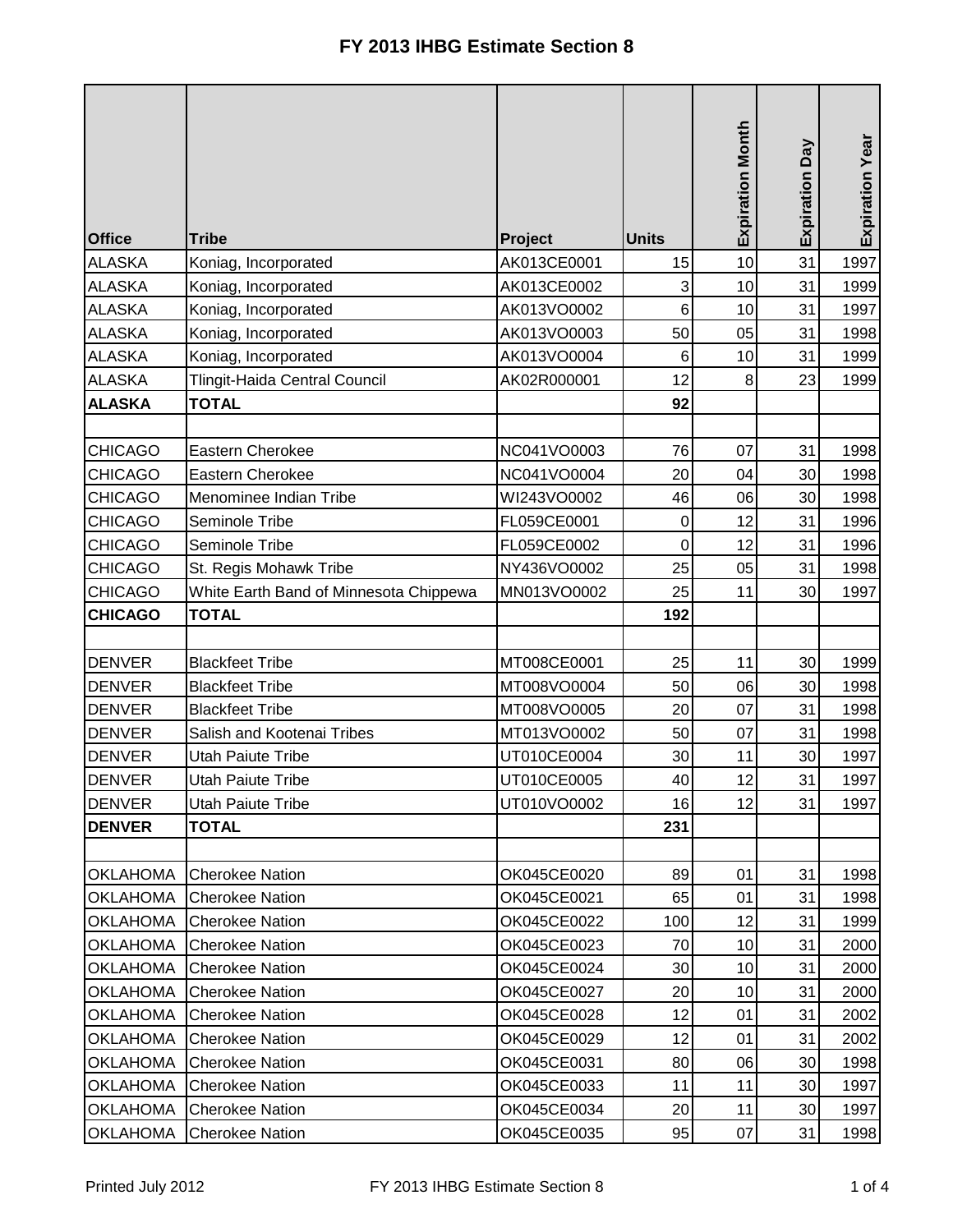| <b>Office</b>   | <b>Tribe</b>           | Project     | <b>Units</b>   | <b>Expiration Month</b> | Expiration Day | Expiration Year |
|-----------------|------------------------|-------------|----------------|-------------------------|----------------|-----------------|
| <b>OKLAHOMA</b> | <b>Cherokee Nation</b> | OK045CE0036 | 28             | 10                      | 31             | 1998            |
| <b>OKLAHOMA</b> | <b>Cherokee Nation</b> | OK045CE0039 | 71             | 11                      | 30             | 1997            |
| <b>OKLAHOMA</b> | <b>Cherokee Nation</b> | OK045CE0041 | 34             | 04                      | 30             | 1998            |
| <b>OKLAHOMA</b> | <b>Cherokee Nation</b> | OK045CE0042 | 65             | 12                      | 31             | 1997            |
| <b>OKLAHOMA</b> | <b>Cherokee Nation</b> | OK045CE0043 | 58             | 05                      | 31             | 1998            |
| <b>OKLAHOMA</b> | <b>Cherokee Nation</b> | OK045CE0046 | 95             | 08                      | 31             | 1998            |
| <b>OKLAHOMA</b> | <b>Cherokee Nation</b> | OK045CE0047 | 100            | 08                      | 31             | 1998            |
| <b>OKLAHOMA</b> | <b>Cherokee Nation</b> | OK045VO0001 | 4              | 06                      | 30             | 1999            |
| <b>OKLAHOMA</b> | <b>Cherokee Nation</b> | OK045VO0002 | 29             | 12                      | 31             | 1997            |
| <b>OKLAHOMA</b> | <b>Cherokee Nation</b> | OK045VO0003 | 11             | 12                      | 31             | 1997            |
| <b>OKLAHOMA</b> | <b>Cherokee Nation</b> | OK045VO0004 | 6              | 08                      | 31             | 1998            |
| <b>OKLAHOMA</b> | <b>Cherokee Nation</b> | OK045VO0005 | 37             | 03                      | 31             | 1998            |
| <b>OKLAHOMA</b> | <b>Cherokee Nation</b> | OK045VO0005 | 9              | 08                      | 31             | 1998            |
| <b>OKLAHOMA</b> | <b>Cherokee Nation</b> | OK045VO0006 | 35             | 09                      | 30             | 2000            |
| <b>OKLAHOMA</b> | <b>Cherokee Nation</b> | OK045VO0007 | 35             | 08                      | 31             | 1998            |
| <b>OKLAHOMA</b> | <b>Cherokee Nation</b> | OK045VO0007 | 42             | 09                      | 30             | 2000            |
| <b>OKLAHOMA</b> | <b>Cherokee Nation</b> | OK045VO0009 | $\,6$          | 11                      | 30             | 1997            |
| <b>OKLAHOMA</b> | <b>Cherokee Nation</b> | OK045VO0010 | 6              | 11                      | 30             | 1997            |
| <b>OKLAHOMA</b> | <b>Cherokee Nation</b> | OK045VO0011 | 48             | 06                      | 30             | 1998            |
| <b>OKLAHOMA</b> | <b>Cherokee Nation</b> | OK045VO0012 | 14             | 10                      | 31             | 1998            |
| <b>OKLAHOMA</b> | <b>Cherokee Nation</b> | OK045VO0013 | 5              | 10                      | 31             | 1998            |
| <b>OKLAHOMA</b> | <b>Cherokee Nation</b> | OK045VO0014 | 46             | 12                      | 31             | 1999            |
| <b>OKLAHOMA</b> | <b>Cherokee Nation</b> | OK045VO0015 | 10             | 12                      | 31             | 1999            |
| <b>OKLAHOMA</b> | <b>Cherokee Nation</b> | OK045VO0016 | 13             | 12                      | 31             | 1999            |
| <b>OKLAHOMA</b> | <b>Cherokee Nation</b> | OK045VO0018 | 30             | 08                      | 31             | 1998            |
| <b>OKLAHOMA</b> | <b>Cherokee Nation</b> | OK045VO0048 | 30             | 10                      | 31             | 1998            |
| <b>OKLAHOMA</b> | Chickasaw              | OK047CE0021 | 12             | 01                      | 31             | 2002            |
| <b>OKLAHOMA</b> | Chickasaw              | OK047CE0022 | 12             | 01                      | 31             | 2002            |
| <b>OKLAHOMA</b> | Chickasaw              | OK047CE0023 | 21             | 01                      | 31             | 2003            |
| <b>OKLAHOMA</b> | Chickasaw              | OK047CE0026 | 20             | 12                      | 31             | 1997            |
| <b>OKLAHOMA</b> | Chickasaw              | OK047CE0031 | 5              | 11                      | 30             | 1997            |
| <b>OKLAHOMA</b> | Chickasaw              | OK047CE0033 | 82             | 10                      | 31             | 1997            |
| <b>OKLAHOMA</b> | Chickasaw              | OK047CE0034 | 48             | 06                      | 30             | 1998            |
| <b>OKLAHOMA</b> | Chickasaw              | OK047CE0035 | 129            | 08                      | 31             | 1998            |
| <b>OKLAHOMA</b> | Chickasaw              | OK047CE0036 | 15             | 08                      | 31             | 1998            |
| <b>OKLAHOMA</b> | Chickasaw              | OK047CE0037 | 40             | 12                      | 31             | 1997            |
| <b>OKLAHOMA</b> | Chickasaw              | OK047CE0039 | 4              | 08                      | 31             | 1998            |
| <b>OKLAHOMA</b> | Chickasaw              | OK047VO0008 | $\overline{7}$ | 12                      | 31             | 1997            |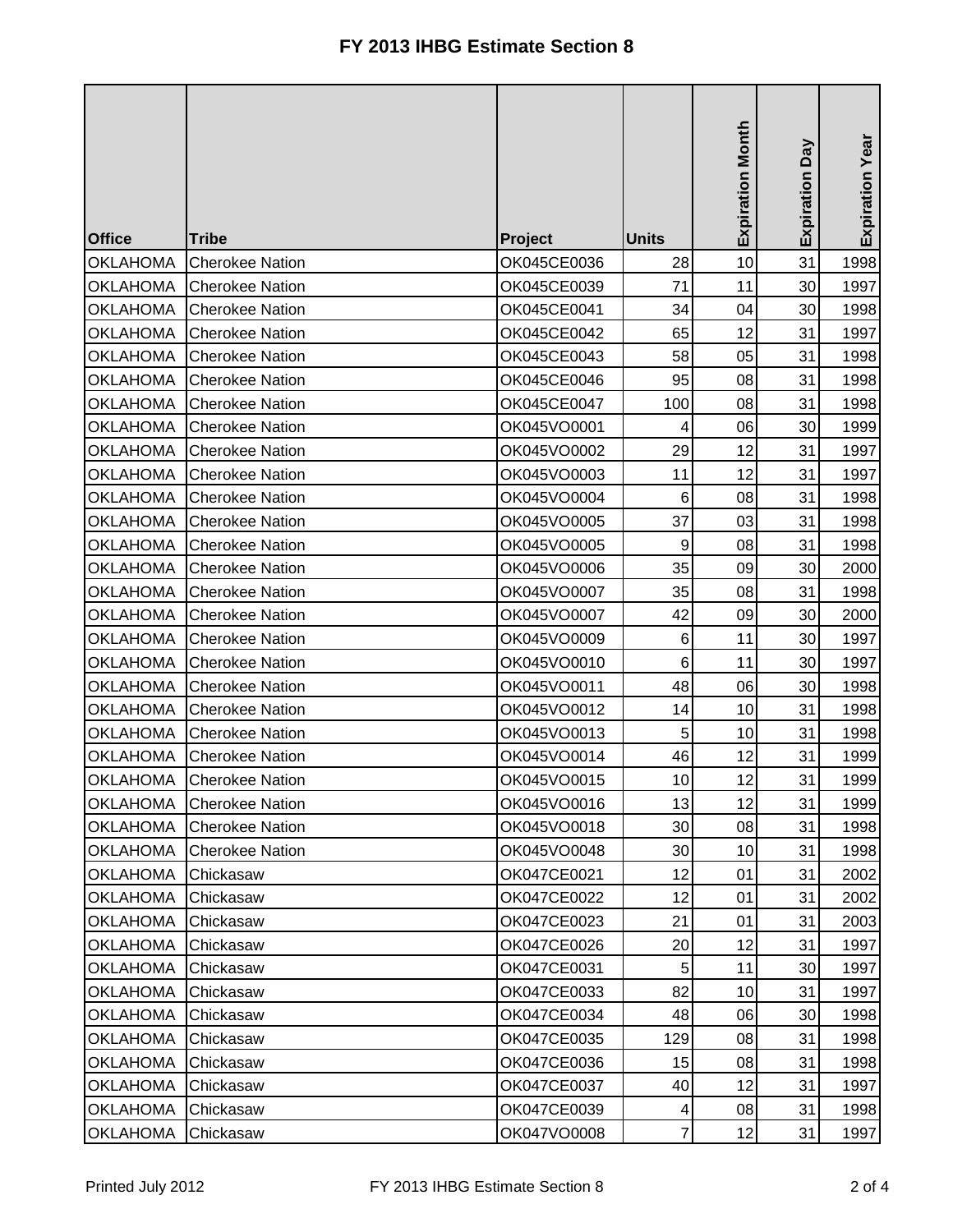|                 |                                   |             |              | <b>Expiration Month</b> | Day<br>Expiration | Expiration Year |
|-----------------|-----------------------------------|-------------|--------------|-------------------------|-------------------|-----------------|
| <b>Office</b>   | <b>Tribe</b>                      | Project     | <b>Units</b> |                         |                   |                 |
| <b>OKLAHOMA</b> | Chickasaw                         | OK047VO0009 | 7            | 12                      | 31                | 1997            |
| <b>OKLAHOMA</b> | Chickasaw                         | OK047VO0010 | 6            | 12                      | 31                | 1997            |
| <b>OKLAHOMA</b> | Chickasaw                         | OK047VO0011 | 20           | 02                      | 28                | 1998            |
| <b>OKLAHOMA</b> | Chickasaw                         | OK047VO0012 | 5            | 11                      | 30                | 1997            |
| <b>OKLAHOMA</b> | Chickasaw                         | OK047VO0013 | 4            | 11                      | 30                | 1997            |
| <b>OKLAHOMA</b> | Chickasaw                         | OK047VO0014 | 4            | 11                      | 30                | 1997            |
| <b>OKLAHOMA</b> | Chickasaw                         | OK047VO0015 | 3            | 11                      | 30                | 1997            |
| <b>OKLAHOMA</b> | Chickasaw                         | OK047VO0016 | 5            | 11                      | 30                | 1997            |
| <b>OKLAHOMA</b> | Chickasaw                         | OK047VO0017 | 63           | 06                      | 30                | 1998            |
| <b>OKLAHOMA</b> | Chickasaw                         | OK047VO0018 | 60           | 06                      | 30                | 1998            |
| <b>OKLAHOMA</b> | <b>Choctaw Nation</b>             | OK049CE0006 | 25           | 08                      | 31                | 1998            |
| <b>OKLAHOMA</b> | <b>Choctaw Nation</b>             | OK049CE0009 | 14           | 02                      | 28                | 2002            |
| <b>OKLAHOMA</b> | <b>Choctaw Nation</b>             | OK049CE0010 | 10           | 02                      | 28                | 2002            |
| <b>OKLAHOMA</b> | <b>Choctaw Nation</b>             | OK049CE0011 | 96           | 11                      | 30                | 1997            |
| <b>OKLAHOMA</b> | <b>Choctaw Nation</b>             | OK049CE0012 | 168          | 09                      | 30                | 1998            |
| <b>OKLAHOMA</b> | <b>Choctaw Nation</b>             | OK049V00010 | 61           | 06                      | 30                | 1998            |
| <b>OKLAHOMA</b> | <b>Choctaw Nation</b>             | OK049VO0006 | 10           | 11                      | 30                | 1997            |
| <b>OKLAHOMA</b> | <b>Choctaw Nation</b>             | OK049VO0007 | 20           | 11                      | 30                | 1997            |
| <b>OKLAHOMA</b> | <b>Choctaw Nation</b>             | OK049VO0008 | 10           | 11                      | 30                | 1997            |
| <b>OKLAHOMA</b> | <b>Choctaw Nation</b>             | OK049VO0009 | 25           | 02                      | 28                | 1998            |
| <b>OKLAHOMA</b> | Peoria Tribe                      | OK143CE0003 | 20           | 09                      | 30                | 1998            |
| <b>OKLAHOMA</b> | Peoria Tribe                      | OK143CE0004 | 30           | 09                      | 30                | 1998            |
| <b>OKLAHOMA</b> | Peoria Tribe                      | OK143VO0001 | 10           | 06                      | $30\,$            | 1998            |
| <b>OKLAHOMA</b> | Seminole Nation                   | OK093CE0002 | 150          | 09                      | 30                | 1998            |
| <b>OKLAHOMA</b> | <b>TOTAL</b>                      |             | 2,692        |                         |                   |                 |
|                 |                                   |             |              |                         |                   |                 |
| <b>PHOENIX</b>  | Karuk                             | CA134VO0001 | 12           | 08                      | 31                | 1997            |
| <b>PHOENIX</b>  | Navajo Nation                     | AZ012VO0003 | 9            | 02                      | 28                | 1997            |
| <b>PHOENIX</b>  | Navajo Nation                     | AZ012VO0006 | 50           | 08                      | 31                | 1998            |
| <b>PHOENIX</b>  | Navajo Nation                     | AZ012VO0007 | 17           | 01                      | 31                | 2000            |
| <b>PHOENIX</b>  | <b>TOTAL</b>                      |             | 88           |                         |                   |                 |
|                 |                                   |             |              |                         |                   |                 |
| <b>SEATTLE</b>  | Coos Bay Confederated Tribes      | OR036VO0001 | 30           | 09                      | 30                | 1998            |
| <b>SEATTLE</b>  | Coquille Indian Tribe             | OR038CE0001 | 19           | 02                      | 28                | 1999            |
| <b>SEATTLE</b>  | Klamath Indian Tribe              | OR037CE0001 | 50           | 03                      | 31                | 1998            |
| <b>SEATTLE</b>  | Sauk-Suiattle Indian Tribe        | WA062VO0005 | 24           | 07                      | 31                | 1998            |
| <b>SEATTLE</b>  | <b>Siletz Confederated Tribes</b> | OR035CE0001 | 25           | 11                      | 30                | 1999            |
| <b>SEATTLE</b>  | <b>Siletz Confederated Tribes</b> | OR035VO0001 | 25           | 12                      | 31                | 1997            |